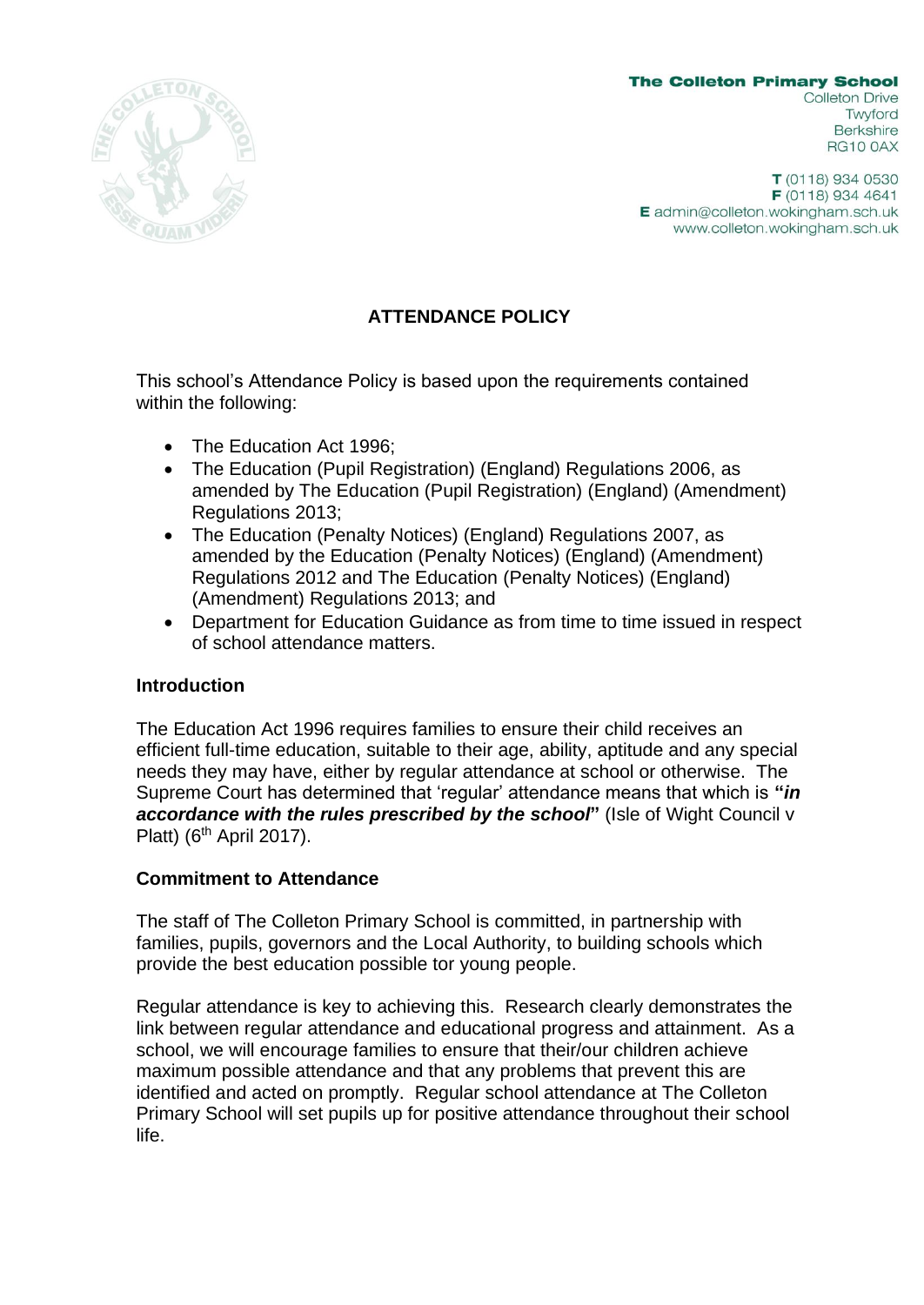# **Expectations**

We expect that all pupils will:

- Attend school every day for the entire duration of the academic year unless there are good reasons for their absence;
- Arrive on time;
- Attend appropriately prepared for the day
- Discuss promptly with their class teacher or an appropriate member of staff any problems that may affect their school attendance.

We expect that all families will:

- Ensure that they are fully aware of the school's attendance policy, their legal responsibilities with regard to their child's education and the requirement to ensure their child's regular attendance at school;
- Encourage regular school attendance;
- Ensure their child attends school every day throughout the academic year unless the school has approved the leave of absence;
- Ensure that their child arrives at school on time and is prepared for the school day;
- Telephone or email the school each day by 9.30am if their child is unable to attend due to illness or any other unavoidable circumstance;
- Provide a written explanation for the absence by email, including providing medical evidence when requested;
- Avoid making medical, dental or other appointments during the school day;
- Notify school of any issues that may affect their child's attendance; and
- Notify school immediately of any changes to contact details.

School staff will:

- Provide a welcoming atmosphere
- Ensure Registers are taken promptly before 9am and again at 1pm (start of the afternoon session);
- Contact families when a pupil fails to attend and where no message has been received by 9.30am, to explain the absence
- Send a written request to families where a pupil's absence is unexplained – *see note below on Authorised and Unauthorised Absence;*
- Provide families with their child's percentage % attendance when requested and in end of year reports;
- Work with families when there are concerns over a pupil's lack of regular attendance;
- Notify the Education Welfare Service when a pupil fails to attend school regularly or when a pupil has missed 10 school days or more without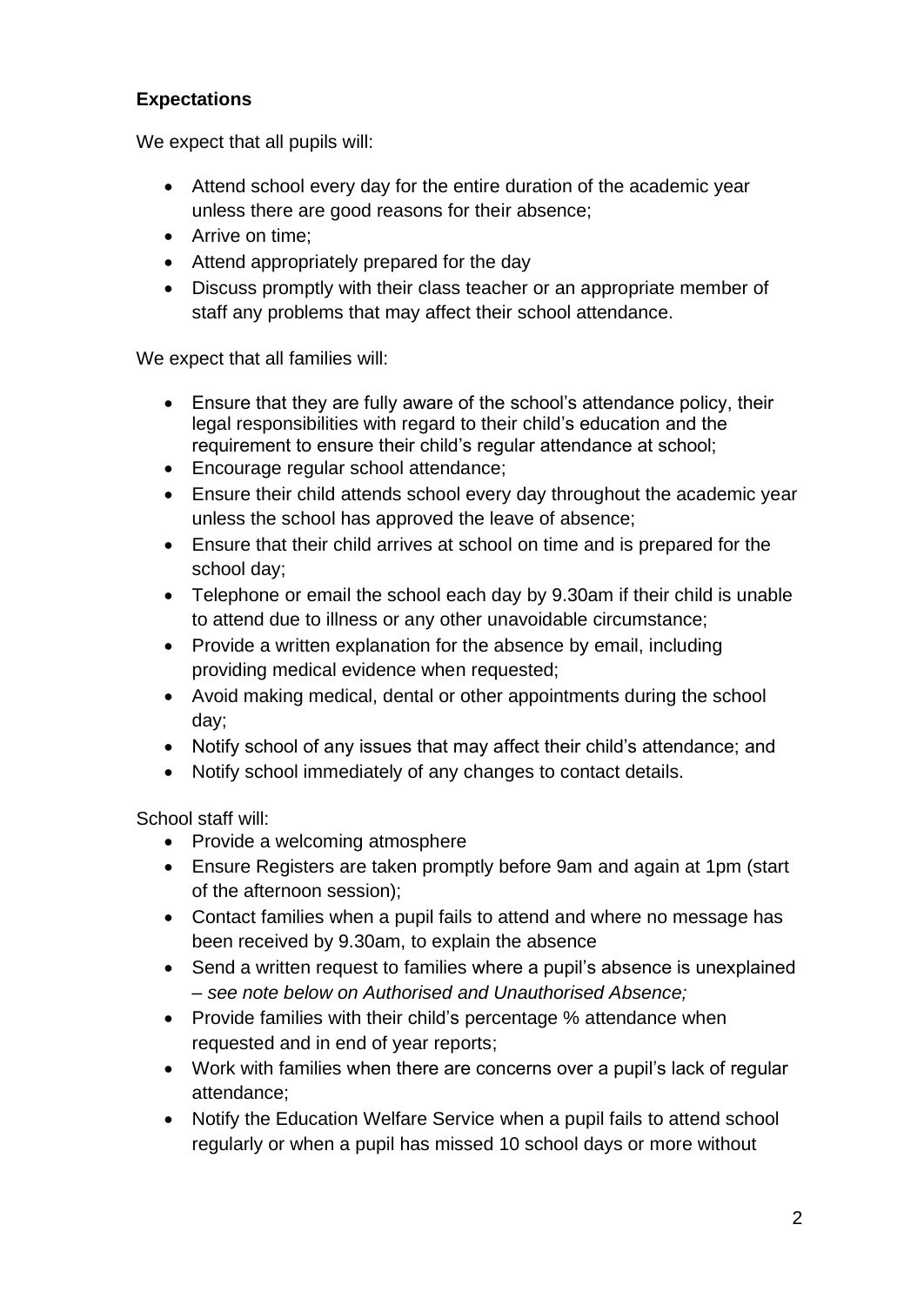permission (whether consecutively or not): this being a legal requirement; and

• Where absences persist then a formal referral should be made to the Education Welfare Service which may result in the issue of a Penalty Notice or prosecution in the Magistrates' Court.

# **Authorised and Unauthorised Absence**

Authorised absence is when the school accepts the explanation offered as satisfactory justification for the absence OR has given approval in advance.

Unauthorised absence is when school does not accept an explanation as being reasonable justification for the absence, OR when no explanation has been provided despite a written request being sent to families, OR when the Headteacher has not approved a families' request for leave of absence.

Families should be aware that it is the Headteacher's decision whether to authorise an absence or not. In the case of long term or frequent absences due to illness or a medical condition, supporting medical evidence may be requested. This could be in the form of a date stamped compliment slip from a doctor's surgery or a copy of a prescription. (Please note that the school is not asking any family to incur a charge for such information and will not be liable for any cost).

# **Punctuality/Lateness**

It is crucial that children arrive at school on time for registration at the beginning of the day. Lateness into school causes disruption to that individual's learning and to that of the other pupils in the class. It is paramount therefore that all pupils arrive at school on time. For school pupils and families using the Early Drop Off Club, the grounds are open at 8am. All other pupils and families should not arrive before 8.30am. The doors open at 8.40am.

- Registration takes place at 8.50am and any pupil who arrives between 8.50am and 9.15am will be recorded as late to school;
- After 9.15am the lateness is recorded as an unauthorised absence (This could lead to prosecution by the local authority if the problem persists);
- Persistent lateness by a pupil will initially be followed up by school staff and if not resolved will be referred to the Education Welfare Service.

# **Pupils Leaving During the School Day**

• Pupils are not allowed to leave the premises without prior permission from the school.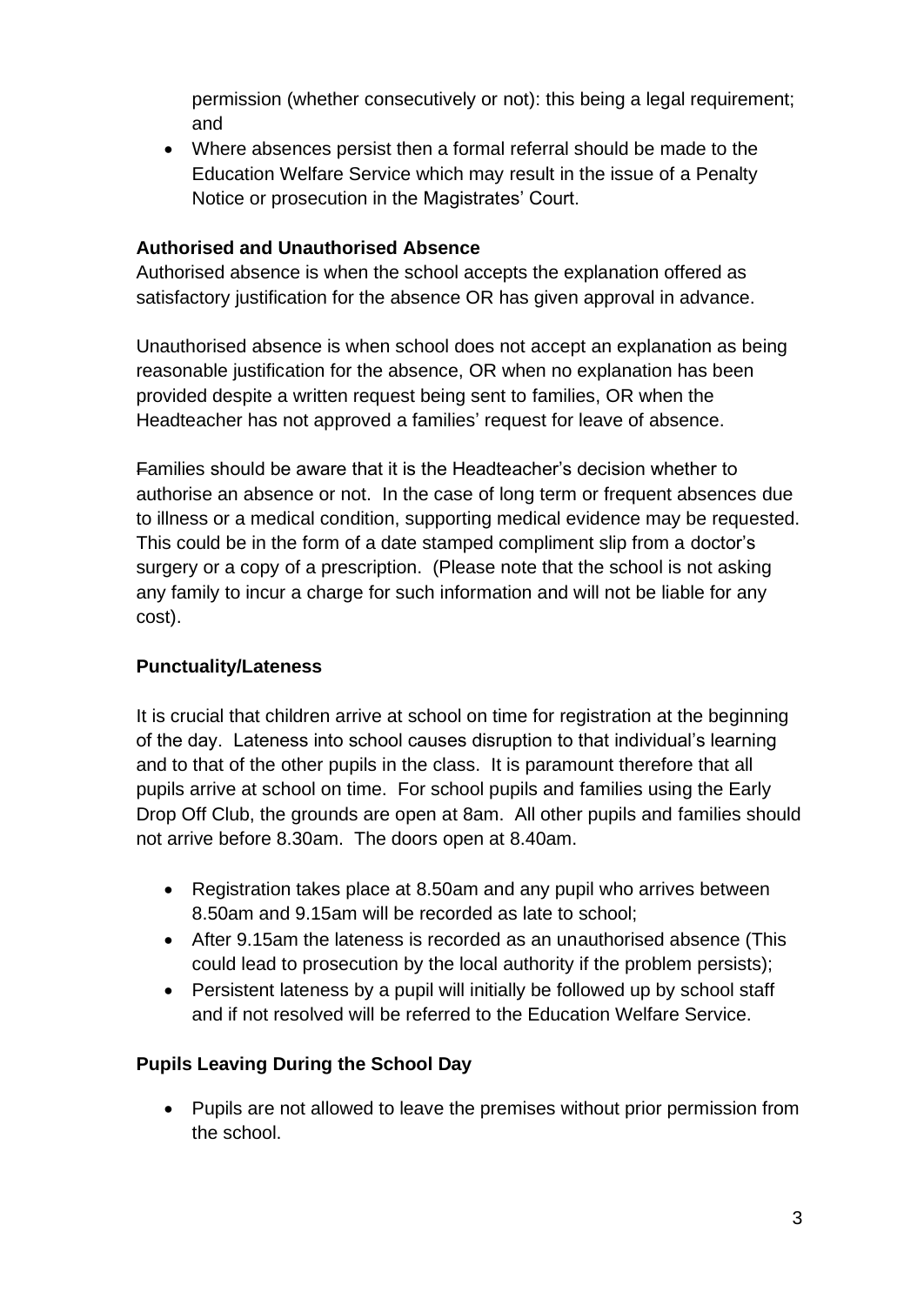- Families should arrange medical and other appointments outside of school time. Families are requested to confirm in writing the reason for any planned absence, the time of leaving and the expected return time.
- Pupils must be signed out at the office on leaving the school and signed back in on their return.
- When a pupil is being collected from school, families are requested to report to the school office before the pupil is allowed to leave the site.
- If a pupil leaves the school site without permission their families will be contacted. Should the school be unable to make contact with the family it may be appropriate, in certain circumstances, to contact the Police and register the pupil as a missing person or contact Social Services.

# **Leave of Absence - Term time**

At The Colleton we believe term time absences should be actively discouraged. Our purpose is to ensure pupils achieve their full potential and there is a clear link between poor attendance and underachievement. However, we also recognise that there may be occasions when a family considers there are extenuating or compassionate reasons for such absence. The law has removed the right for school to grant up to 10 days' leave of absence in special circumstances for the purposes of a family holiday and there is no automatic right to take any leave or holiday in term time. As outlined in the Education (Pupil Registration) (England) (Amendment) Regulations 2013, the Headteacher can only grant leave of absence if the circumstances are considered 'exceptional' in which case the pupil's absence will be authorised.

The school holiday dates, INSET days and other important dates are published on the school's website and families are asked to note these when planning holidays and family events.

If there are exceptional reasons for requesting leave of absence during term time, the following procedures will apply:

- The family with whom the pupil normally resides must complete and submit a Leave of Absence form at least one month in advance of the requested absence. Forms are available from the School Office and Website. The Headteacher (or person authorised to do so on the Headteacher's behalf) will consider the application, and will decide whether or not the application can be granted on the basis of 'exceptional' circumstances. Each application will be considered on a case-by-case basis depending upon the specific circumstances of the particular application. School will endeavour to respond within 5 working days to the family who submitted the application.
- Where leave of absence is granted, the pupil's absence will be authorised.
- A one-off period of irregular attendance, such as an unauthorised period of leave in term time, can result in a referral being made to the Education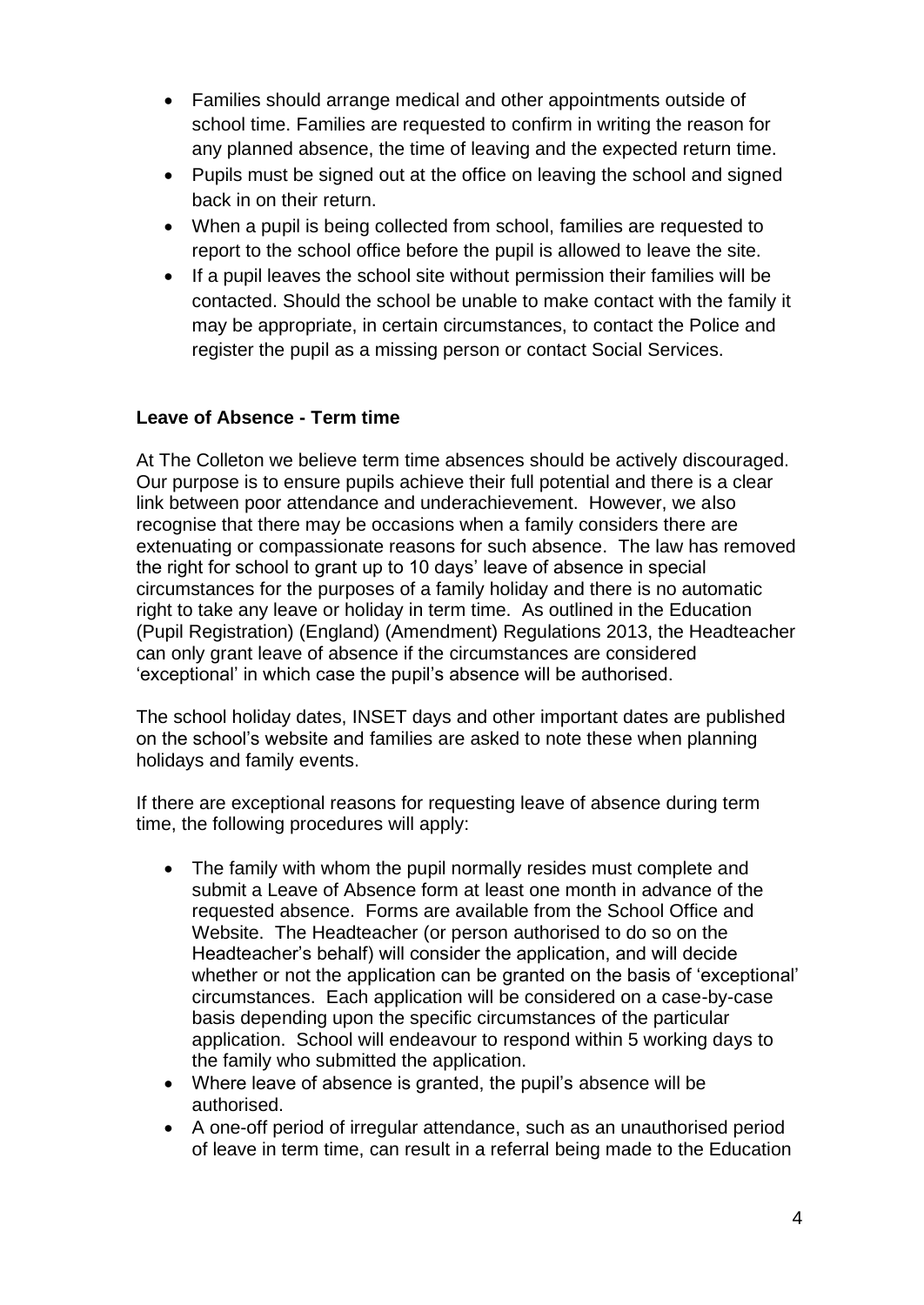Welfare Service and this may result in the issuing of a Penalty Notice in accordance with Wokingham Borough Council's Code of Conduct.

- The amount payable on issue of a Penalty Notice is £60 per parent/carer, per child if paid within 21 days of receipt of the Notice, rising to £120 if paid between 22 and 28 days (Figures correct as of 13.1.2022).
- If a Penalty Notice remains unpaid after 28 days the matter may result in each parent/carer being liable for prosecution in the Magistrates Court for failure to ensure their child's regular attendance at school contrary to Section 444 of the Education Act 1996.

### **Addressing Attendance Concerns**

The Colleton Primary School collects attendance and absence data daily and weekly from the Registers. This information is forwarded to the Local Authority and the Department for Education. This collecting of data also enables us to identify those pupils whose attendance is giving cause for concern. Should this apply to your child, the Headteacher will contact you to make you aware of the concern. If your child's attendance does not show an improvement you will be invited to attend a meeting with the Headteacher to agree an Attendance Action Plan.

### **The Education Welfare Service**

If your child's Attendance Action Plan fails to bring about the required improvement in attendance, we will consider making a formal referral to the Education Welfare Service which works to support schools, families and pupils to promote and ensure good school attendance and punctuality. However, the Service also has a statutory responsibility to pursue non-school attendance and persistent lateness.

When a pupil is referred to the Education Welfare Service there are various actions that can be taken to address attendance concerns. In certain circumstances, and in accordance with Wokingham Borough Council's Code of Conduct, Penalty Notices may be used to bring about an improvement in a pupil's attendance. Before a Penalty Notice is issued, families will be warned of their liability to receive such a notice. If the absence is due to unauthorised holiday no prior notice needs to be given.

The Fast Track Intervention may also be offered as an early intervention measure designed to ensure that appropriate action is taken to address school attendance concerns. Fast Track involves engaging families and identifying what improvements and actions need to be achieved over a fixed time frame (usually 8 or 12 weeks).

Families have a legal responsibility to ensure their child attends school regularly. Where a family fails in this responsibility and no improvement is brought about within the specified time frame, legal proceedings are initiated in the Magistrates' Court.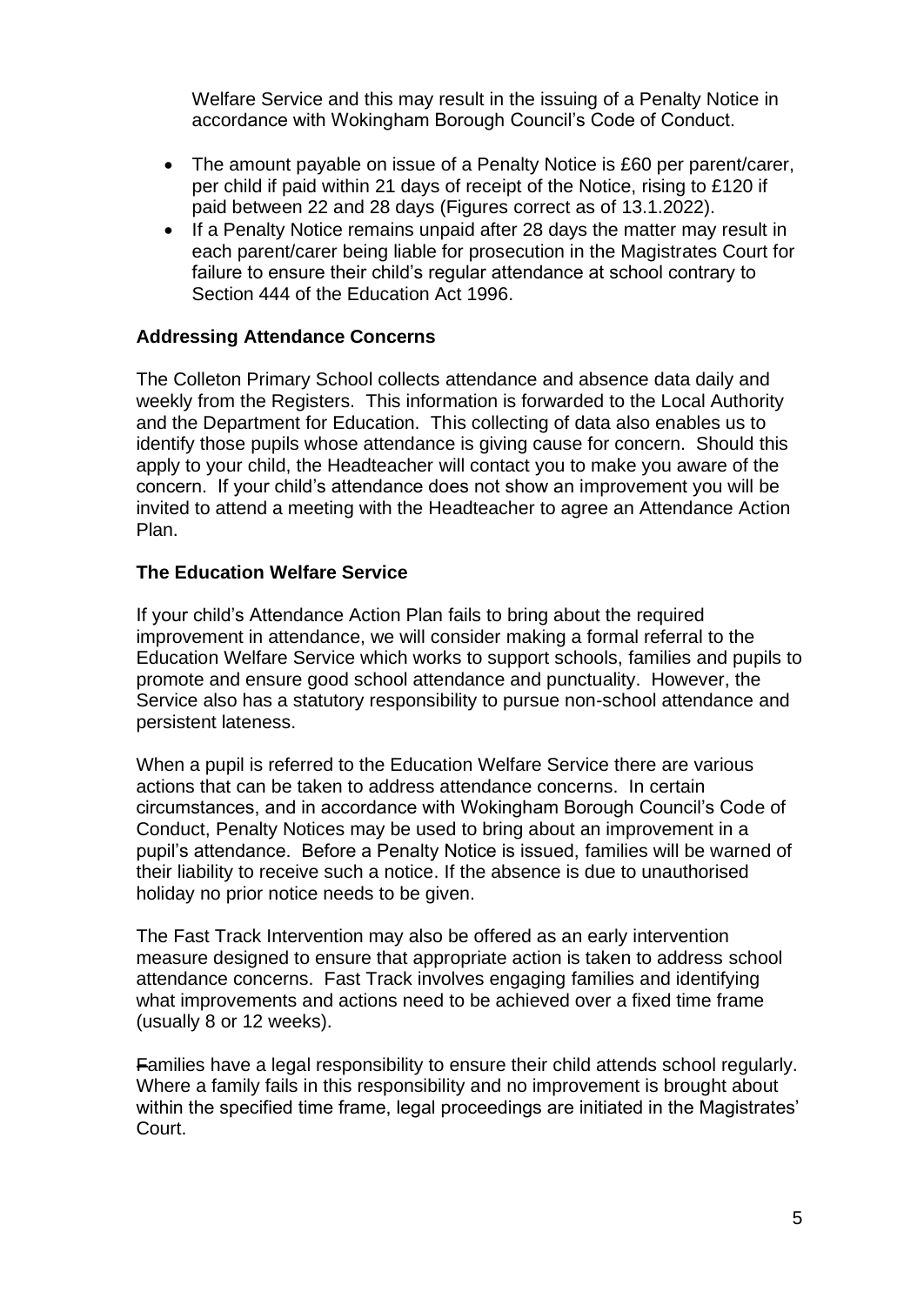The issuing of a Penalty Notice will usually be considered appropriate in the following circumstances (these are cited as examples and are not meant to be exhaustive):

- $\checkmark$  overt truancy (including pupils caught on truancy sweeps)
- $\checkmark$  family-condoned absences
- $\checkmark$  unauthorised holidays in term-time -5 days or more
- $\checkmark$  excessive delayed return from authorised extended holidays without prior school agreement – i.e. 2 days
- $\checkmark$  persistent late arrival at school (after the Register has closed) i.e. 10 occasions in a 10 school week period.
- $\checkmark$  less than 80% attendance, the absences being unauthorised; during a 4 school week period
- $\checkmark$  a pupil having been excluded from a Wokingham School, being found present in a public place, during school hours, without reasonable justification.

The deliberate taking of a holiday in term time without/against school permission (where it can be clearly demonstrated that the family understood that permission had not/would not be given) and where this has created unauthorised absence of at least 10 sessions (5 days or more), whether consecutively or not, in a 10 school week period, will result in the issuing of a penalty notice.

### **Non-payment of Penalty Notices:**

- 8.1 Non-payment of a Penalty notice, other than those for unauthorised holiday absence, will trigger the fast-track prosecution process under the provisions of Section 444 of the Education Act 1996.
- 8.2 Non payment of a Penalty Notice issued for unauthorised holiday absence will result in immediate referral for prosecution for non-school attendance. Where a prosecution does not result following non-payment then the Penalty Notice will be withdrawn under Regulation 9 of the 2007 Regulations.

# **Changing Schools**

It is important that if families decide to send their child to a different school that they inform The Colleton Primary School in writing as soon as possible. A pupil will not be removed from the school roll until the following information has been received and investigated:

- The date the pupil will be leaving the school and starting the next
- The address of the new school
- A new home address if appropriate is supplied

The pupil's school records will then be sent to the new school. In the event that the school has not been informed of the above information, the family will be referred to Education Welfare and after four weeks the pupil will be registered on the S2S website as a pupil missing education.